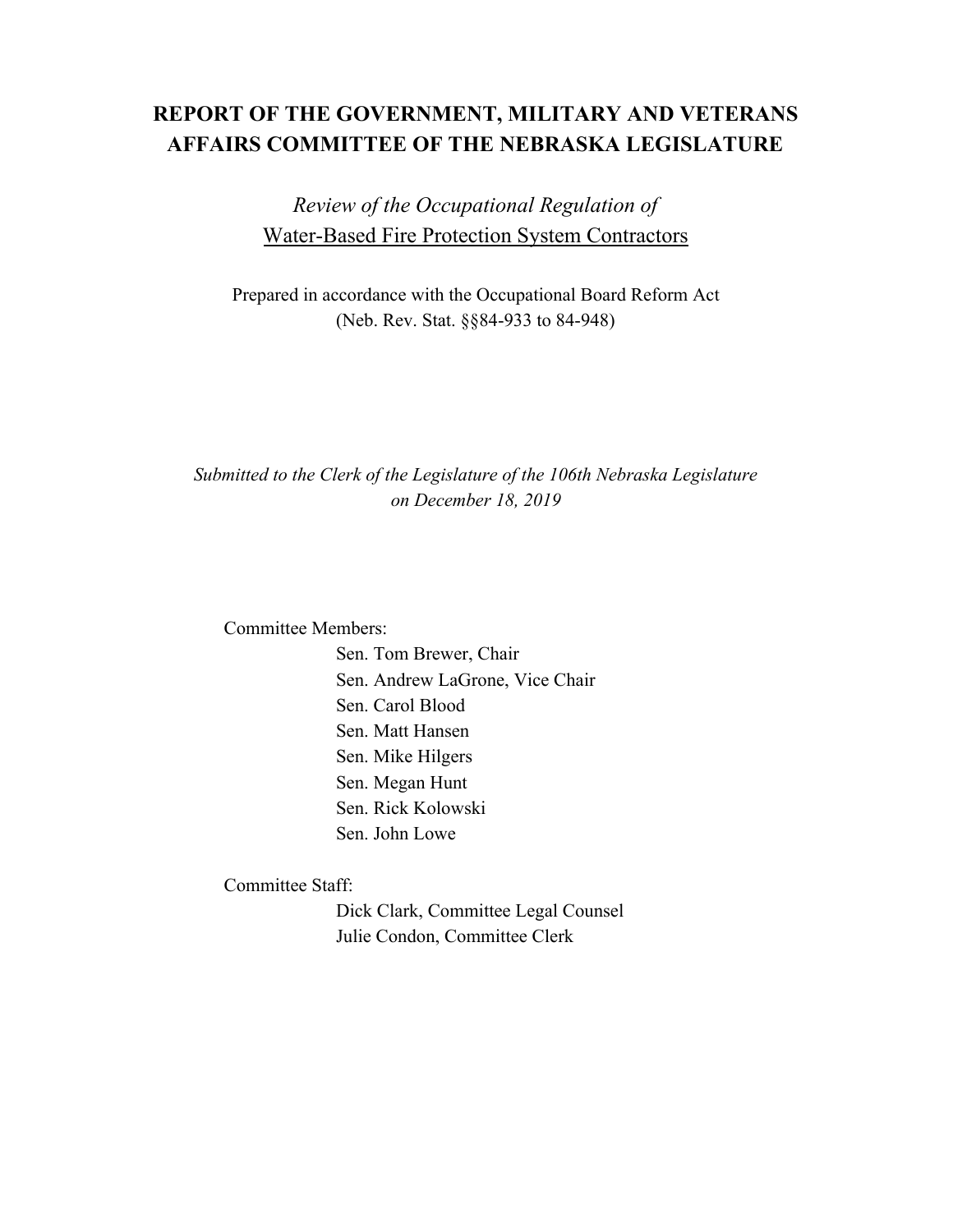## **INTRODUCTION**

In 1997, the Nebraska Legislature passed LB 636 and imposed occupational regulations on "any water-based fire protection system contractor who installs, repairs, alters, adds to, maintains, or inspects water-based fire protection systems in this state.<sup>[1]'1</sup> LB 636 is currently codified as Neb. Rev. Stat. §§81-5,158 to 81-5,164.

Water-based fire protection system contractors are required to obtain a "contractor certificate" from the State Fire Marshal ("SFM") by obtaining insurance providing at least \$1 million in coverage, paying a certificate fee of up to \$100, and submitting an application which includes the name of a "responsible managing employee."<sup>2</sup> Upon submission of a complete application and the other supporting materials, an examination is scheduled and administered by the SFM for the responsible managing employee. After successful completion of this examination, the SFM issues the certificate within thirty days.<sup>3</sup>

The certificate must be renewed annually. Renewal requires payment of a renewal fee of up to \$100 and submission of a sworn affidavit affirming that responsible managing employee previously examined by the SFM is still employed by the contractor holding the certificate.<sup>4</sup>

A responsible managing employee may only serve in that role for one contractor at a time, and no more than two such contractors in any twelve-month period. If that employee ceases employment with the contractor holding the certificate, that contractor has six months — or until expiration of the current certificate, if that is earlier — to submit a new application.<sup>5</sup>

Violation of the act is a Class V misdemeanor.<sup>6</sup>

 $1$  Neb. Rev. Stat. §81-5,159(1)

<sup>2</sup> Neb. Rev. Stat. §81-5,159(2)

<sup>3</sup> Neb. Rev. Stat. §81-5,159(3)

<sup>4</sup> Neb. Rev. Stat. §81-5,159(4)

<sup>5</sup> Neb. Rev. Stat. §81-5,159(5) <sup>6</sup> Neb. Rev. Stat. §81-5,163

*<sup>2019</sup> OBRA Report — Water-Based Fire Protection System Contractors Government, Military and Veterans Af airs Committee of the Nebraska Legislature Page 1 of 10*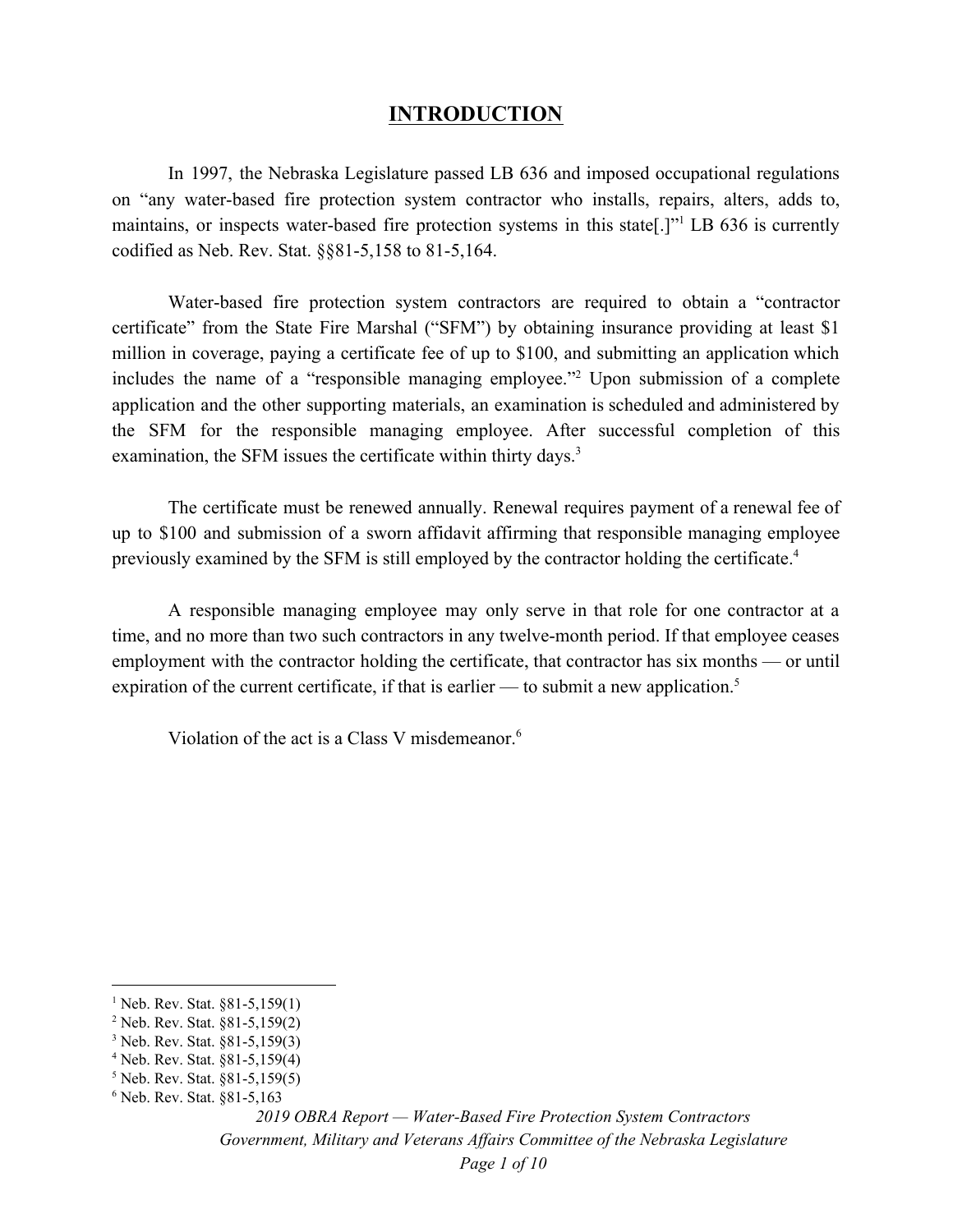# **PROGRAM OPERATIONS DATA AND STATE-BY-STATE COMPARISON**

On September 11, 2019, committee staff submitted a survey request to the SFM for the purpose of collecting historical information on its operation of this regulatory program. The committee received the agency's electronic response on October 31, 2019. Because this program is administered by a code agency and not by an independent board or commission, there are no data pertaining to occupational board membership, qualifications, or meetings.

The agency provided with its response a list of resources on the regulation of this occupation in other states. The agency response indicates that thirty states currently regulate water-based systems layout. Fifteen states regulate the inspection and testing of water-based systems. The agency response also references the standards for contractors performing work for the federal Government Services Administration. Many of these states, including Nebraska, use common language and organization that were no doubt drawn from model legislation distributed nationally.

Not every state adjacent to Nebraska is listed in the agency response as regulating water-based fire protection system contractors. Kansas inspects and tests water-based systems but does not appear to regulate the occupation as such. No relevant regulations of any kind were noted for Wyoming or Missouri. However, Iowa, South Dakota, and Colorado all regulate the occupation directly. Iowa and South Dakota additionally maintain regulations relating to the inspection and testing of the installed systems. The Nebraska policy of requiring one "responsible managing employee" for each contractor appears to also be the policy in Colorado.<sup>7</sup> South Dakota has a similar requirement for a "qualified fire sprinkler system technician."<sup>8</sup>

*(The full agency response with supporting documents is attached to this report as Appendix A.)*

<sup>7</sup> 8 C.C.R. 1507, §2.14

<sup>8</sup> S.D. Admin. R. 20:38:38:02

*<sup>2019</sup> OBRA Report — Water-Based Fire Protection System Contractors Government, Military and Veterans Af airs Committee of the Nebraska Legislature Page 2 of 10*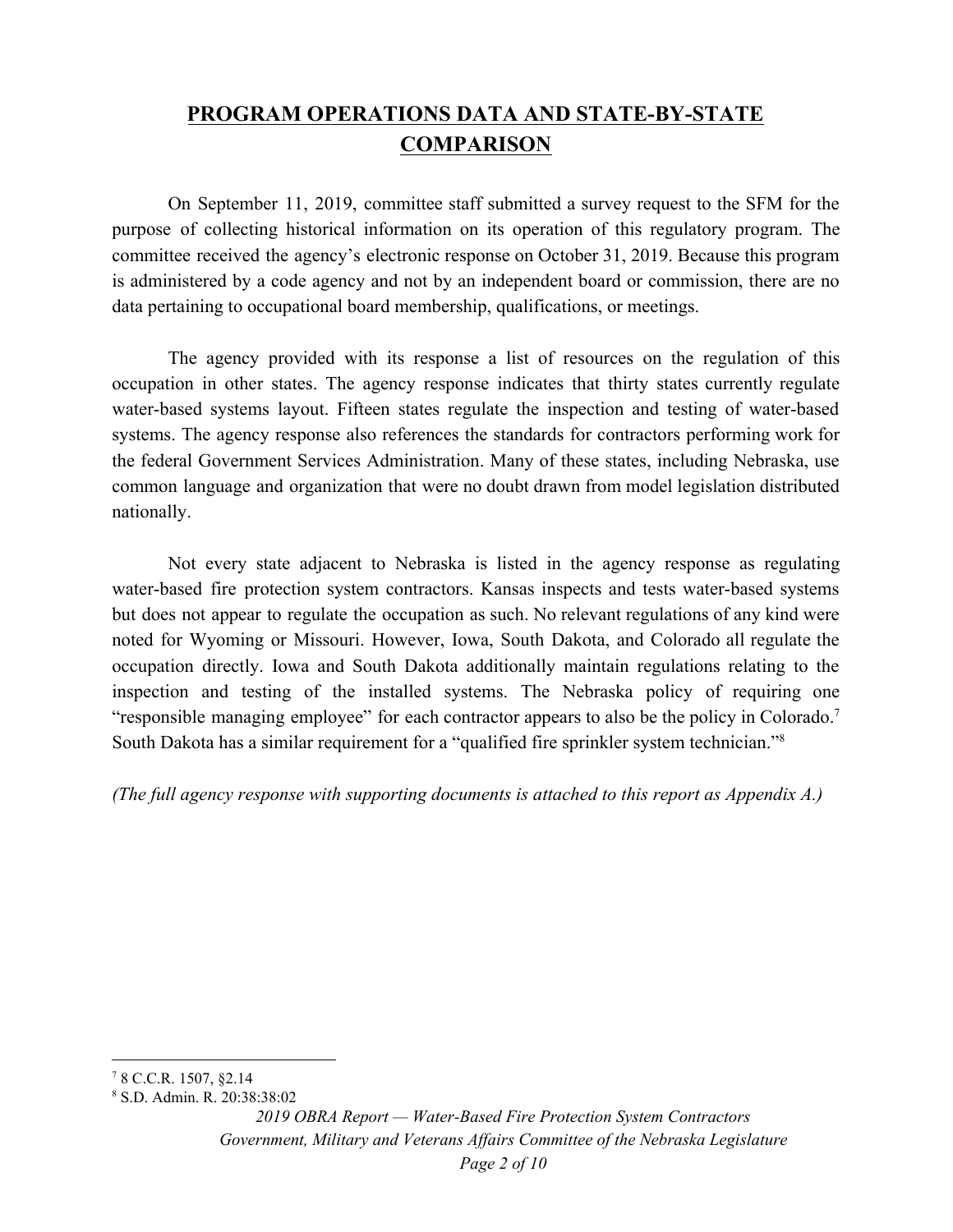# **REVIEW OF BASIC ASSUMPTIONS UNDERLYING CREATION OF THE OCCUPATIONAL REGULATIONS**

In its hearing on LB 636 on February 21, 1997, the Government, Military and Veterans Affairs Committee received testimony from a number of proponents, including Sen. Cudaback (the bill's introducer), State Fire Marshal Mike Durst, individual contractors and firms working in this field, and the Fire Sprinkler Contractors Association. There was no opposition or neutral testimony presented at the hearing.<sup>9</sup>

In this public committee hearing, proponents of the proposed regulations emphasized the life safety issue at stake in the installation of fire sprinklers, the then-new changes in code requirements and construction practices, and enforcement challenges posed by existing building inspection procedures, under which a system was to be inspected only after completion and application for a certificate of occupancy.

Industry representatives emphasized the broad support among their colleagues for the new regulations (represented as being greater than 90 percent of trade organization members). One testifier speaking on behalf of a trade organization emphasized that he believed the proposed regulations were not excessively onerous and should not pose an insurmountable obstacle to "people [going] into business for themselves."<sup>10</sup>

It appears from this hearing testimony that the basic assumptions underlying the creation of the occupational regulations included the perceived:

- need for protection of future building occupants from fire sprinkler system defects that could result in loss of life and property;
- inadequacy of the previous practice of inspecting fire sprinkler systems and remedying any defects in such systems after installation is already completed; and
- need for assurance that all contractors working in this field employ at least one person in a supervisory role who has demonstrated proficiency in industry standards and government regulations pertaining to fire sprinkler systems installation.

<sup>9</sup> Hearing transcript. Hearing on Legislative Bill 636. Government, Military & Veterans Affairs Committee of the 95th Nebraska Legislature, February 21, 1997.

<sup>10</sup> *Id.* at 62.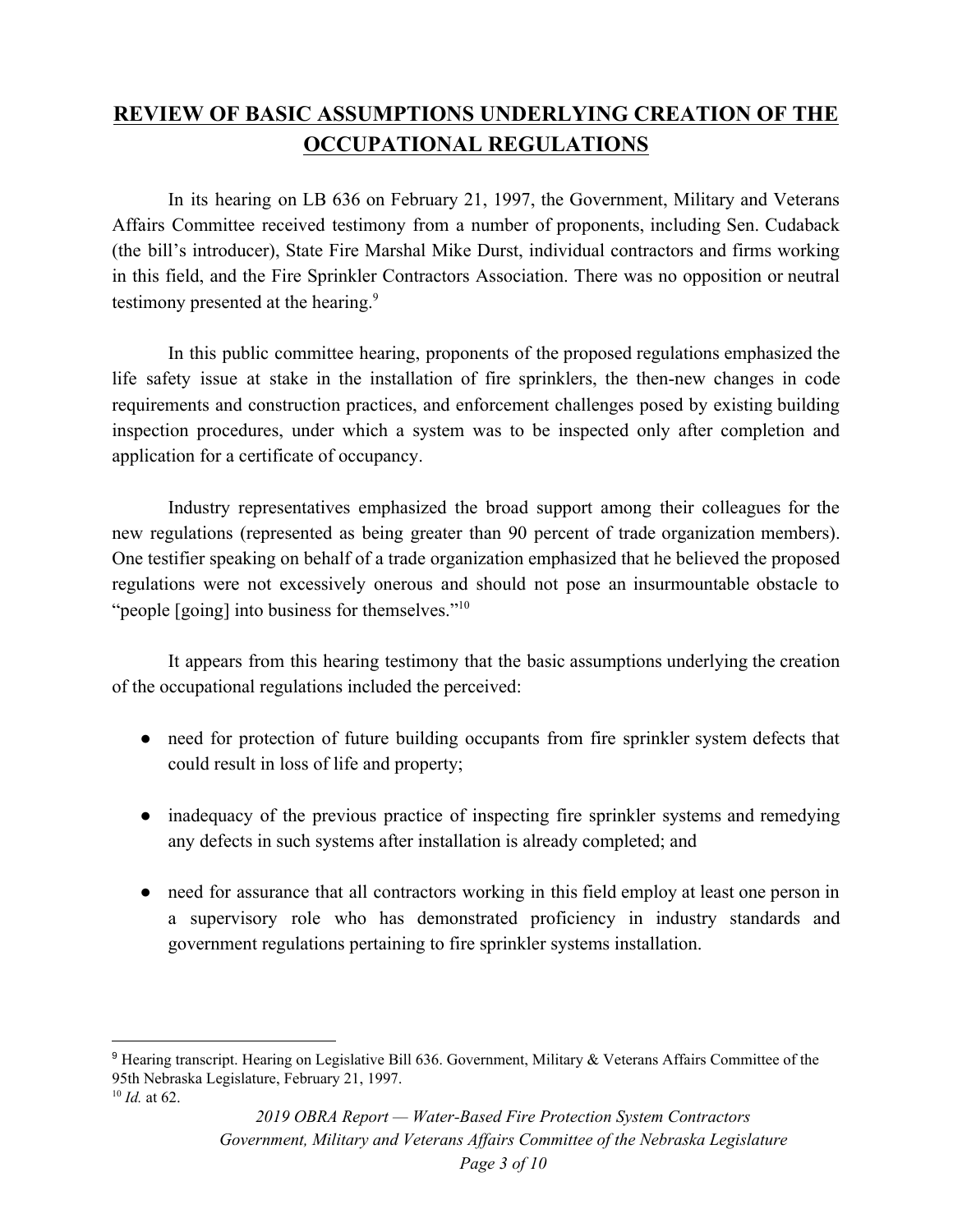## **OBRA POLICY ANALYSIS**

The Occupational Board Reform Act ("OBRA") makes several statements of policy which committees are instructed to apply as part of the regular OBRA review process.<sup>11</sup>

- *1. Does the occupational regulation protect the fundamental right of an individual to pursue a lawful occupation?*
	- a. Analysis: The current occupational regulation of water-based fire protection contractors is limited in scope to require that every contractor employs one person who is responsible for compliance with laws and regulations pertaining to the installation of this specialized plumbing. Because the occupational regulation does not apply to every person working in this field, it does not pose a significant barrier to entry to employment in this occupation.

The regulation does create an additional obstacle for entrepreneurs wishing to go into business for themselves in this field. However, because the application and examination process entails an experience requirement, recommendation, and a minimal fee, but no educational prerequisite or other personal qualifications, it appears that this occupational regulation does not as it is currently enforced impair the right of an individual to pursue a lawful occupation.

- *2. Does the occupational regulation use the least restrictive regulation necessary to protect consumers from undue risk of present, significant, and substantiated harms that clearly threaten or endanger the health, safety, or welfare of the public when competition alone is not sufficient and which is consistent with the public interest?*
	- a. Analysis: Committees completing their regular review of occupational regulations under OBRA shall determine whether an occupational regulation is the least restrictive regulation necessary to mitigate the risk of harms that might otherwise result from the practice of the occupation.<sup>12</sup>

Based on the legislative record, the concern of the Legislature addressed by these occupational regulations is that faulty installation of water-based fire protection systems may result in loss of life, serious injury, and property destruction. Remediation of faulty installations is expensive, and an inspection upon application for a certificate of occupancy was judged by the Legislature to be inadequate.

*<sup>11</sup> See* Neb. Rev Stat. §§84-946 and 84-948(7)

<sup>12</sup> Neb. Rev. Stat. §§84-937 and 84-948(4)

*<sup>2019</sup> OBRA Report — Water-Based Fire Protection System Contractors Government, Military and Veterans Af airs Committee of the Nebraska Legislature Page 4 of 10*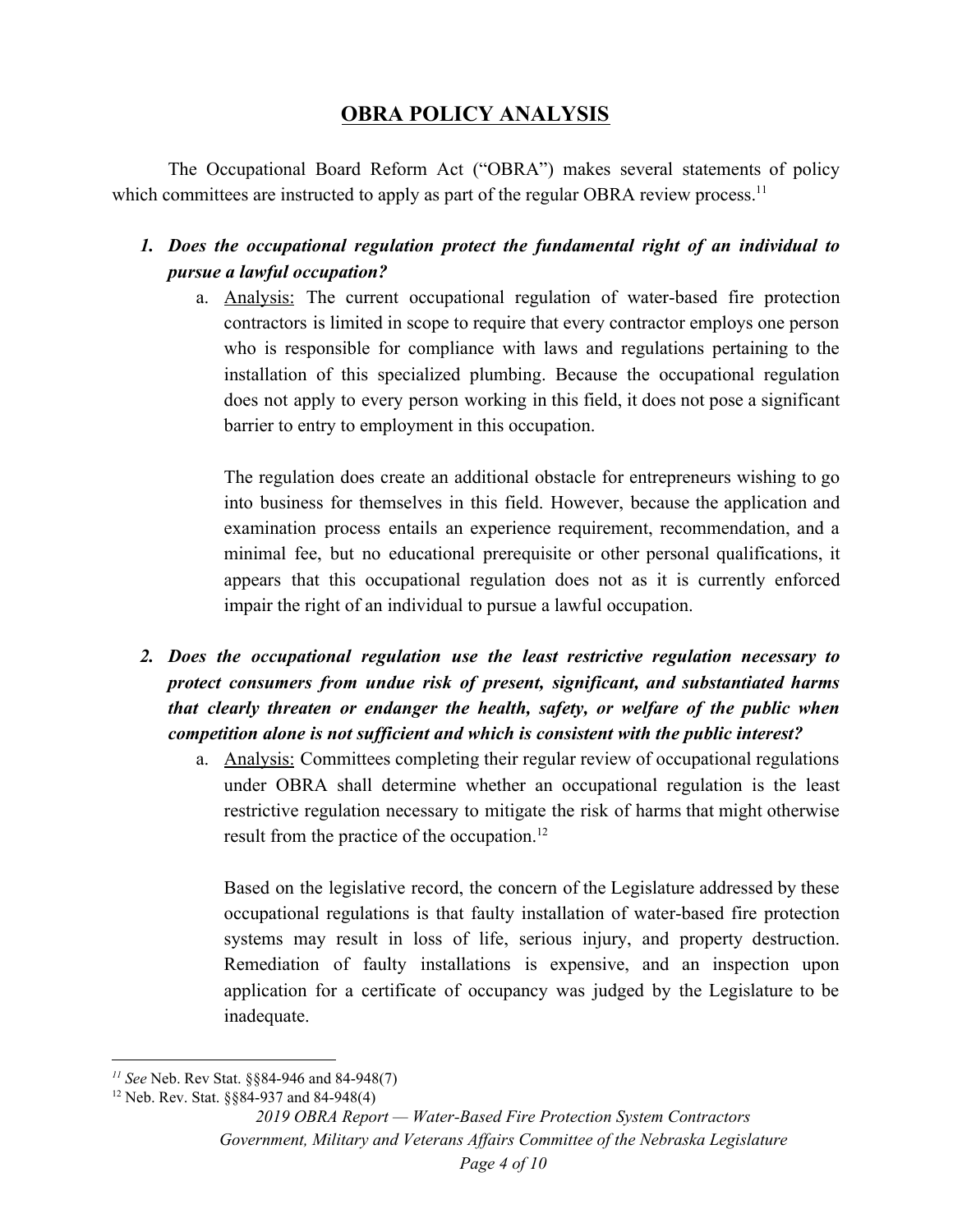The requirement for insurance is justified by the need to protect a person who is not party to a contract with the regulated contractor, e.g., future owners or occupants of buildings fitted with water-based fire protection systems.<sup>13</sup>

An imbalance of knowledge about the service to be provided justifies the requirement for a certification requirement for one person employed by each such contractor. The current occupational regulation arguably acts as a certification and not a license as those terms are defined in OBRA because although the applicant must be examined and found proficient in the legal requirements for performance of this specialized type of plumbing work, the regulation does not impose other personal qualifications, e.g., educational prerequisites or moral standing.<sup>14</sup> The one major exception is the requirement of five years experience in the field to qualify for the certification.

## *3. Is the occupational regulation enforced only against individuals selling goods or services explicitly included in the governing statutes?*

a. Analysis: Although plumbers are subject to different occupational regulations beyond the scope of this report, the insurance and certification requirements for water-based fire protection system contractors is only imposed on contractors actually engaged in the installation, repair, alteration, addition to, maintenance, or inspection of such systems.

## *4. Is the occupational regulation construed and applied to increase opportunities, promote competition, and encourage innovation?*

a. Analysis: According to the testimony of interested parties that is included in the legislative record for the enacting legislation, these regulations do not pose a significant obstacle to entrepreneurial opportunities. This committee is not aware of any evidence to the contrary. The statistics provided by the SFM indicate that no certifications have been denied during the period from FY 2014–2015 through FY 2018–2019. Similarly, the SFM reports that there have been no certifications revoked or penalties assessed during the review period, and that it has issued 262 certifications in total, 55 of which are currently active. Although it is possible that the certification requirement may be deterring some applications, it does not appear that the regulation is substantially interfering with opportunities to compete in this field.

<sup>13</sup> *See* Neb. Rev. Stat. §84-948(4)(d)

<sup>14</sup> *See* Neb. Rev. Stat. §§84-939 and 84-941

*<sup>2019</sup> OBRA Report — Water-Based Fire Protection System Contractors Government, Military and Veterans Af airs Committee of the Nebraska Legislature*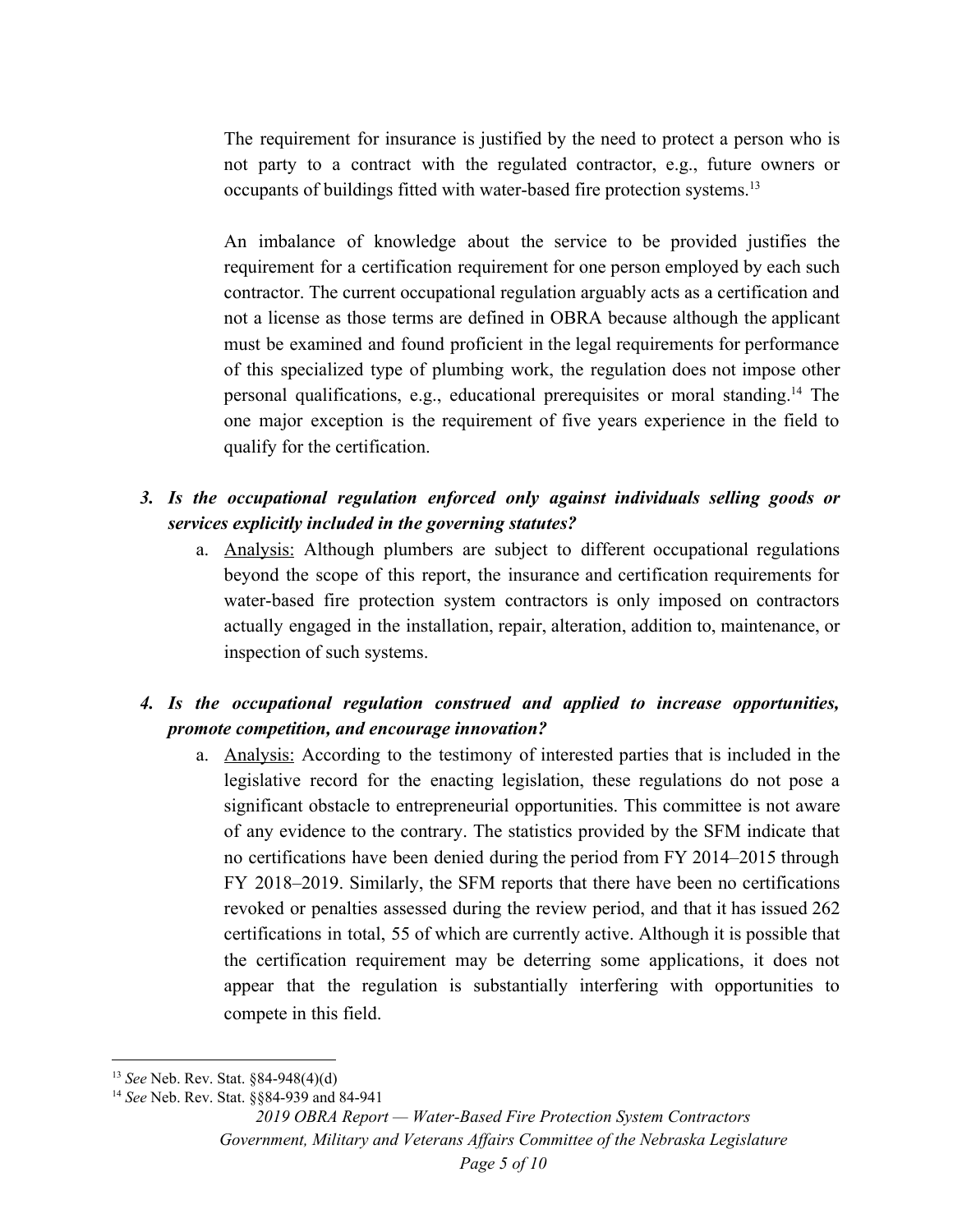## **APPENDIX A: AGENCY SURVEY RESPONSE**

General Information

- Committee of Jurisdiction: Government, Military and Veterans Affairs
- Occupation Regulated: Water-Base Fire Protection System Contractor
- Occupational Board:

 $N/A$ 

Contact:

John Dodds

● Purpose:

Fire Sprinkler systems are an integral part of ensuring public safety—simply put they save lives. The licensing requirement was put in place to ensure that the installation companies have a person on staff that had the required knowledge, training and experience to design, install, maintain, and operate the systems in accordance with the adopted code requirements. This person also serves as the point of contact for the Agency during the projects in case of questions or concerns.

Regulated Professionals:

55

- Year Created: 1997
- Year Active: 22
- Sunset Date: None

#### Authorization

- **Statutory Authorization:** §81-5,158-§81-5,164
- Parent Agency: State Fire Marshal

### Memberships

- Number of Members: N/A
- Who Appoints: N/A
- Legislative Approval: N/A
- Oualifications of Members: N/A
- $\bullet$  Per Diem: N/A
- Expense Reimbursement: N/A

*2019 OBRA Report — Water-Based Fire Protection System Contractors Government, Military and Veterans Af airs Committee of the Nebraska Legislature Page 6 of 10*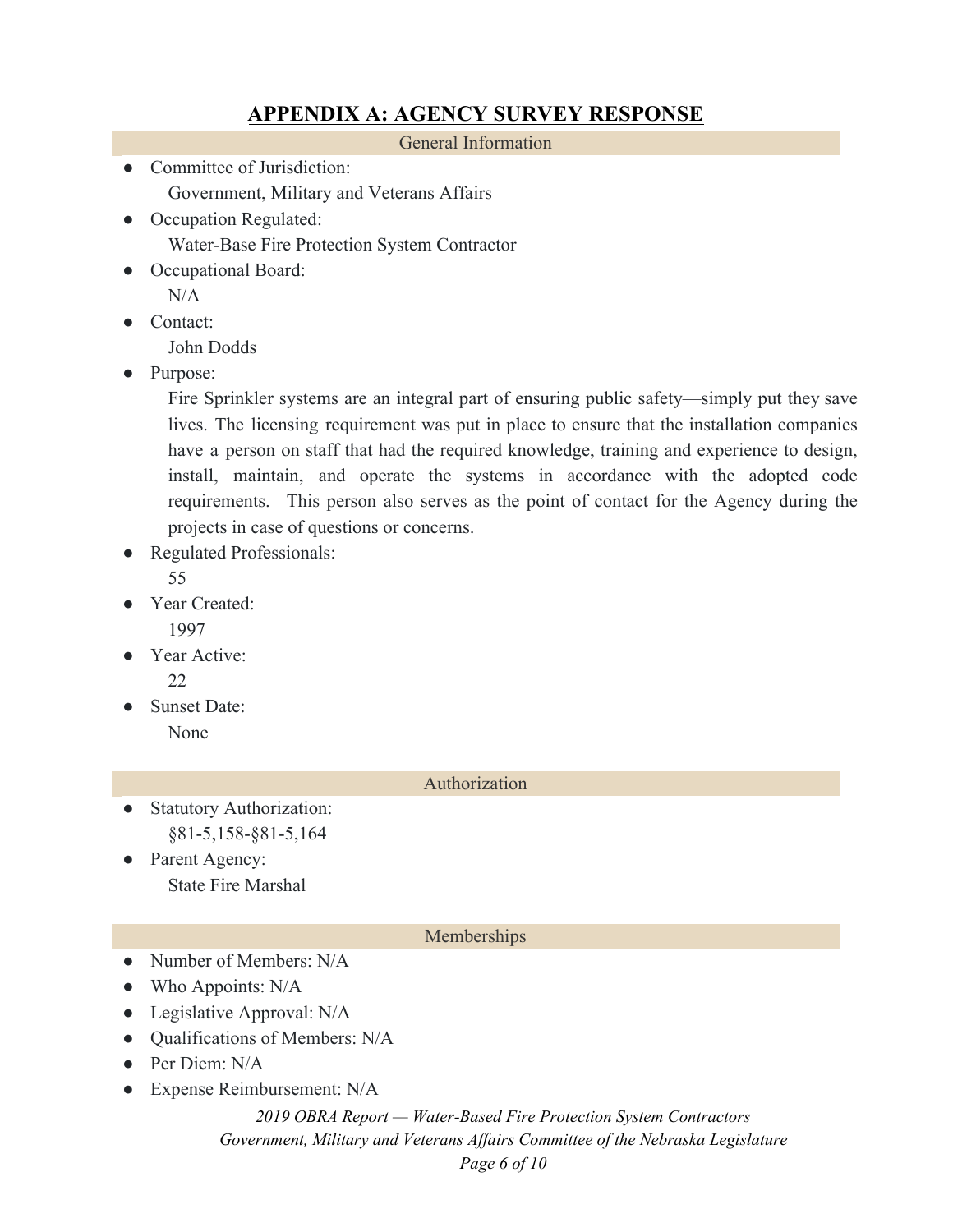- Term Length: N/A
- Terms Rotate or Expire at Once: N/A

#### Meetings

- Required FY 2018-2019: 0
- Held FY 2018-2019: 0
- Required FY 2017-2018: 0
- Held FY 2017-2018: 0
- Required FY 2016-2017: 0
- Held FY 2016-2017: 0
- Required FY 2015-2016: 0
- Held FY 2015-2016: 0
- Required FY 2014-2015: 0
- Held FY 2014-2015: 0

#### **Operations**

- Support Staff:
	- 1
- Shared or Separate: Shared
- FY 2018-2019 Budget: 409
- FY 2017-2018 Budget: 367
- FY 2016-2017 Budget: 342
- FY 2015-2016 Budget: 345
- FY 2014-2015 Budget:

### *2019 OBRA Report — Water-Based Fire Protection System Contractors Government, Military and Veterans Af airs Committee of the Nebraska Legislature Page 7 of 10*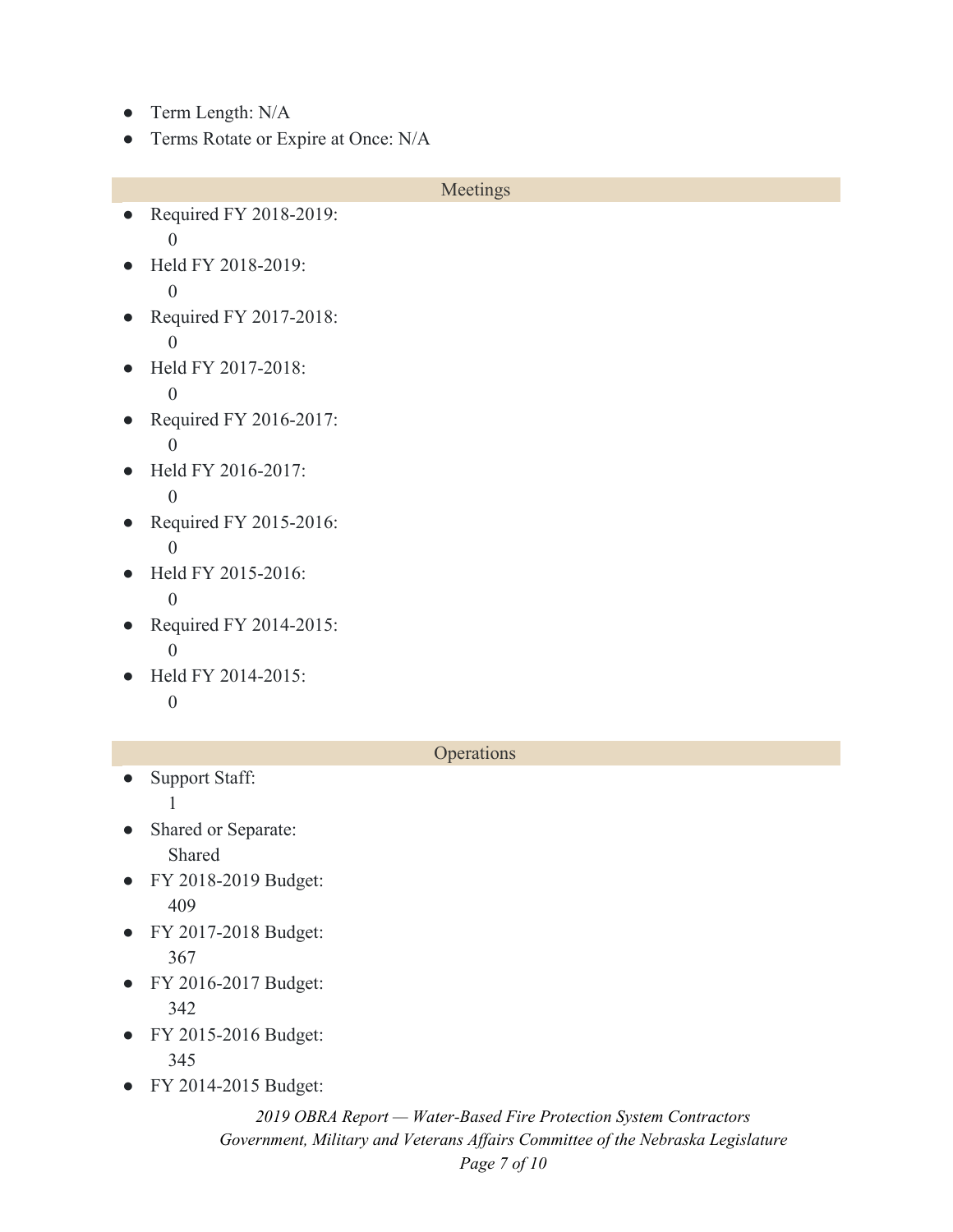337

- Other Funding Sources:
	- §81-5,159 allows for up to a \$100.00 fee to the State Fire Marshal Cash Fund
- Spending Authority: §81-505.01

#### **Other**

- Government Certificates Issued: 262
- **Issued Certificate Descriptions:**

A letter acknowledging the certification of a specific individual for a specific company for a set time period accompanies a numbered certificate issued to the individual who was submitted as the Responsible Managing Employee.

- Government Certificates Revoked:  $\Omega$
- Revoked Certificate Descriptions:  $N/A$
- Government Certificates Denied:  $\theta$
- Denied Certificate Descriptions: N/A
- Government Certificates Penalties Against: 0
- Penalty Certificate Descriptions: N/A
- Explanation of Effectiveness:

The required regulations have been effective because they have ensured that each company who wished to operate within the State has a Water Based Contractor on staff. This individual must maintain a nationally recognized licensed at a level three or higher, thus ensuring they are trained and have working knowledge of the applicable code requirements. This ensures that the sprinkler systems in the state, which are [a] vital part of public safety, are installed and maintained at the required levels. Additionally, the Agency requires proof of liability insurance that must be maintained by the companies in the event of disputes, thus providing a layer of protection to the public.

● Potential Harm:

The potential for harm would greatly increase if an acknowledgment and registration was not maintained to ensure that companies which are installing and maintaining sprinkler systems have a fully trained and tested water based contractor and that they are in full compliance with the adopted code, as well as any Nebraska specific concerns.

*2019 OBRA Report — Water-Based Fire Protection System Contractors Government, Military and Veterans Af airs Committee of the Nebraska Legislature Page 8 of 10*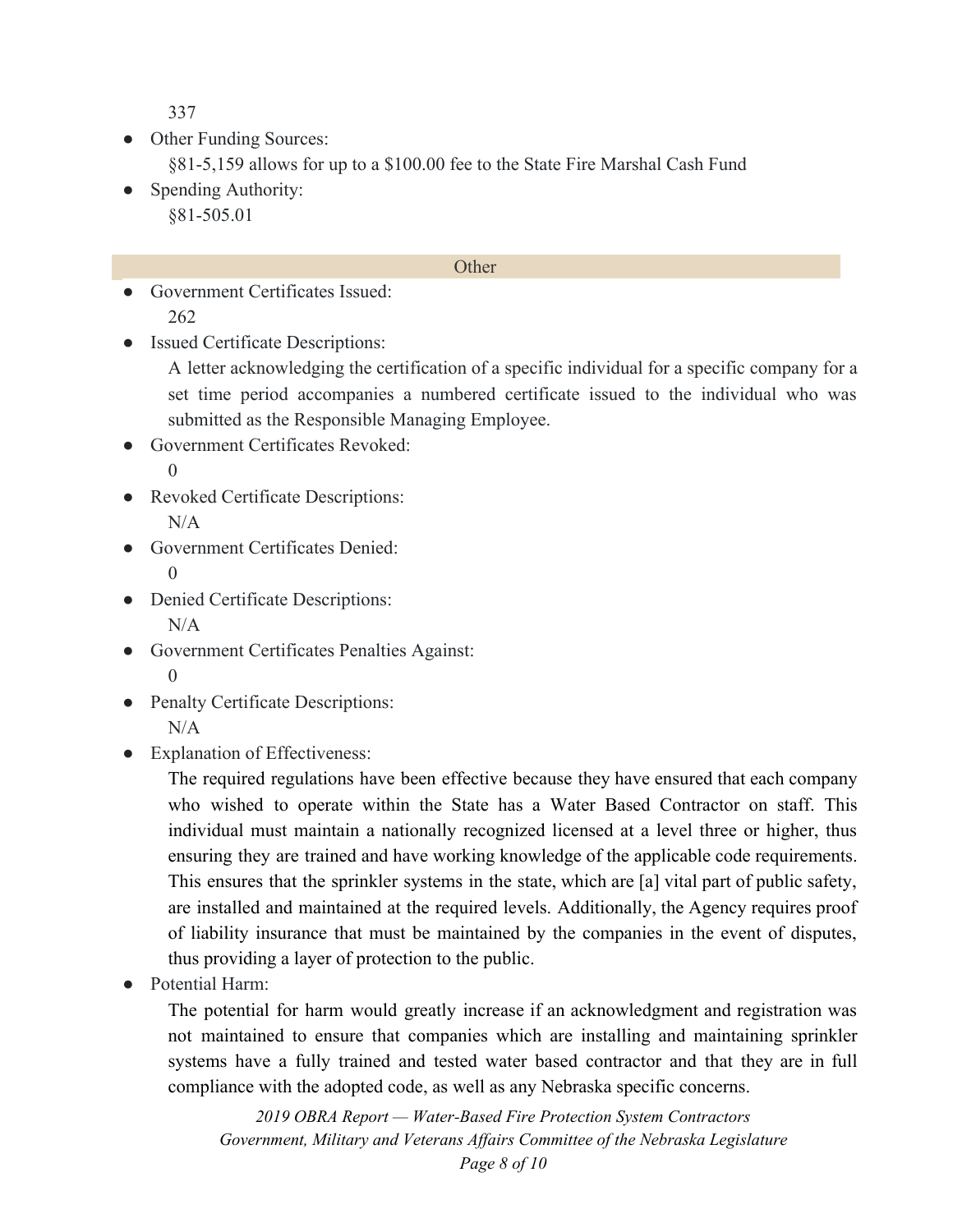### • Regulation Comparison: *Water-Based Systems Layout*

Water-Based Systems Layout is aimed at engineering technicians whose work addresses the layout and detailing of water-based fire protection systems within the constraints of stringent code and statutory requirements.

Broadly, certifications cover such areas as plan and submittal preparation, application of various types of water-based systems, equipment selection and application, and technical management of layout projects. Technical areas include types of water-based systems and their components; water supply requirements; hydraulics; building features, hazards, and occupancy considerations; system installation, inspection, and maintenance requirements; codes and standards, and contract administration. Two exams are required for Level III certification: General Plan Preparation and Hydraulics and Water Supply Planning.

**Level III** – A minimum of five years of relevant experience and a personal recommendation. For layout certification, technicians must be able to work independently with standards, plans, and specifications to produce complete plans for standard systems. For inspection and testing certification, technicians must be able to work independently to perform complete system inspection and testing jobs, and supervise other technicians.

| Alabama         | Maryland                   |
|-----------------|----------------------------|
| Alaska          | Minnesota                  |
| Arizona         | Nebraska                   |
| <u>Arkansas</u> | <b>New Hampshire</b>       |
| Colorado        | North Carolina $(1)$ $(2)$ |
| Connecticut     | Ohio                       |
| Delaware        | Pennsylvania               |
| <u>Georgia</u>  | <b>South Carolina</b>      |
| Idaho           | <b>South Dakota</b>        |
| <b>Illinois</b> | <b>Tennessee</b>           |
| Indiana         | <b>T</b> exas              |
| Iowa            | Vermont                    |
| <b>Kentucky</b> | Washington                 |
| Louisiana       | <b>West Virginia</b>       |
| Maine           | Wisconsin                  |

### **Water-Based Systems Layout**

*2019 OBRA Report — Water-Based Fire Protection System Contractors Government, Military and Veterans Af airs Committee of the Nebraska Legislature Page 9 of 10*